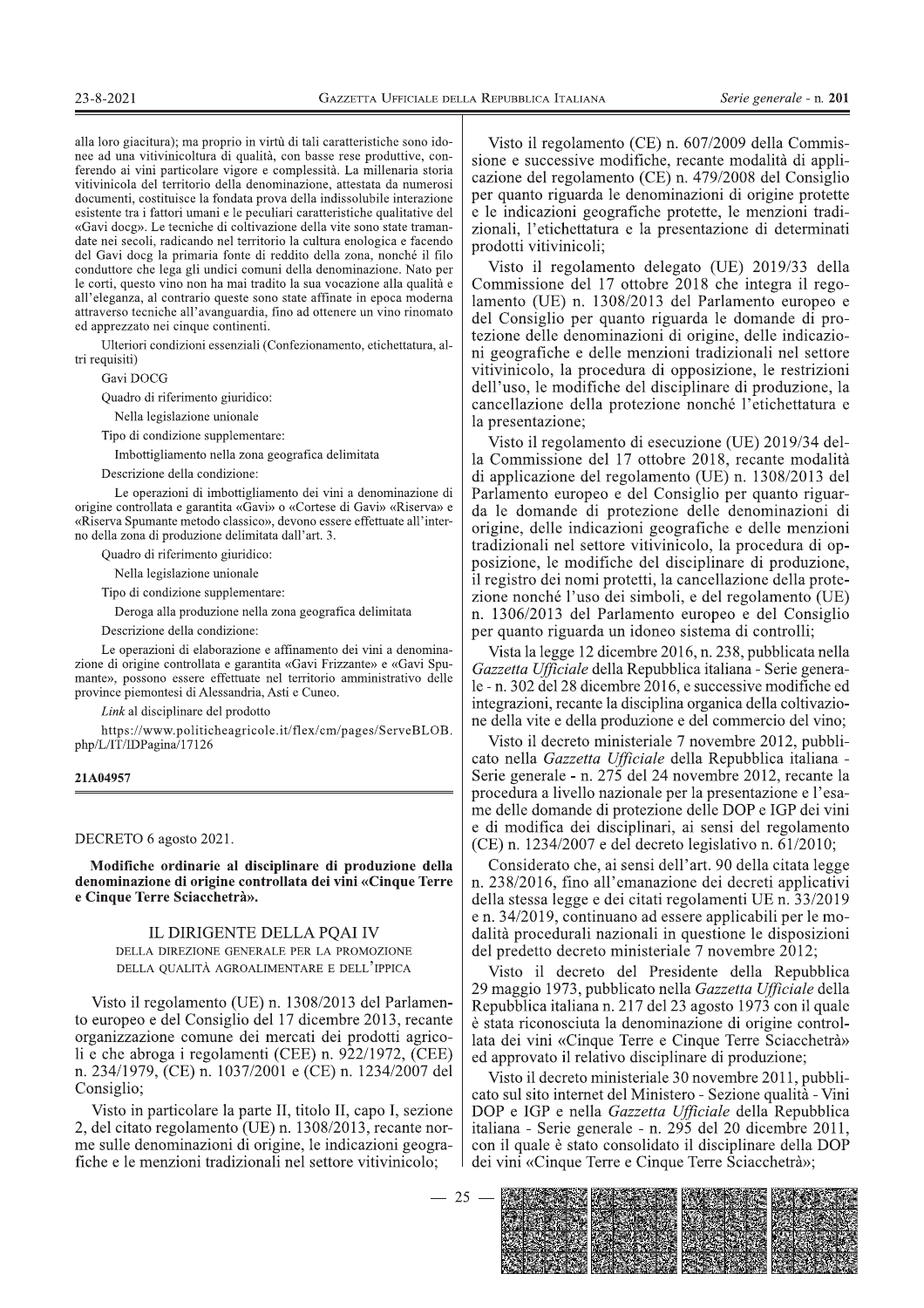Visto il decreto ministeriale 7 marzo 2014, pubblicato sul citato sito internet del Ministero - Sezione qualità -Vini DOP e IGP, con il quale è stato da, ultimo, aggiornato il disciplinare di produzione della DOP dei vini «Cinque Terre e Cinque Terre Sciacchetrà»;

Esaminata la documentata domanda presentata per il tramite della Regione Liguria, su istanza del Consorzio volontario per la tutela e la valorizzazione dei vini a DOP e IGP Colli di Luni, Cinque Terre, Colline di Levanto e Liguria di levante con sede in Sarzana (SP), intesa ad ottenere la modifica del disciplinare di produzione della DOP dei vini «Cinque Terre e Cinque Terre Sciacchetrà» nel rispetto della procedura di cui al citato decreto ministeriale 7 novembre 2012;

Atteso che la citata richiesta di modifica, considerata «modifica ordinaria» che comporta variazioni al documento unico, ai sensi dell'art. 17, del regolamento UE n. 33/2019, è stata esaminata, nell'ambito della procedura nazionale preliminare prevista dal citato decreto ministeriale 7 novembre 2012, articoli 6, 7, e 10, relativa alle modifiche «non minori» di cui alla preesistente normativa dell'Unione europea, e in particolare:

è stato acquisito il parere favorevole della Regione Liguria;

è stato acquisito il parere favorevole del Comitato nazionale vini DOP e IGP espresso nella riunione del 12 maggio 2021, nell'ambito della quale il citato Comitato ha formulato la proposta di modifica aggiornata del disciplinare di produzione della DOC dei vini «Cinque Terre e Cinque Terre Sciacchetrà»;

conformemente alle indicazioni diramate con la circolare ministeriale n. 6694 del 30 gennaio 2019 e successiva nota integrativa n. 9234 dell'8 febbraio 2019, la proposta di modifica del disciplinare in questione è pubblicata nella Gazzetta Ufficiale della Repubblica italiana - Serie generale - n. 145 del 19 giugno 2021 al fine di dar modo agli interessati di presentare le eventuali osservazioni entro trenta giorni dalla citata data;

entro il predetto termine non sono pervenute osservazioni sulla citata proposta di modifica;

Considerato che a seguito dell'esito positivo della predetta procedura nazionale di valutazione, conformemente all'art. 17, paragrafo 2, del regolamento UE n. 33/2019 e all'art. 10 del regolamento UE n. 34/2019, sussistono i requisiti per approvare, con il presente decreto, le modifiche ordinarie contenute nella citata domanda di modifica del disciplinare di produzione della produzione della DOP dei vini «Cinque Terre e Cinque Terre Sciacchetrà» ed il relativo documento unico consolidato con le stesse modifiche;

Ritenuto altresì di dover procedere alla pubblicazione del presente decreto di approvazione delle modifiche ordinarie del disciplinare di produzione in questione e del relativo documento unico consolidato, nonché alla comunicazione delle stesse modifiche ordinarie alla Commissione UE, tramite il sistema informativo messo a disposizione ai sensi dell'art. 30, paragrafo 1, lettera a) del regolamento UE n.  $34/2019$ ;

Visto il decreto legislativo 30 marzo 2001, n. 165, recante norme generali sull'ordinamento del lavoro alle dipendenze delle amministrazioni pubbliche ed in particolare l'art. 16, lettera d);

Vista la direttiva direttoriale n. 140736 del 25 marzo 2021 della Direzione generale per la promozione della qualità agroalimentare e dell'ippica, in particolare l'art. 1, comma 4, con la quale i titolari degli uffici dirigenziali non generali, in coerenza con i rispettivi decreti di incarico, sono autorizzati alla firma degli atti e dei provvedimenti relativi ai procedimenti amministrativi di competenza;

### Decreta:

### Art. 1.

1. Al disciplinare di produzione della DOP dei vini «Cinque Terre e Cinque Terre Sciacchetrà», così come consolidato con il decreto ministeriale 30 novembre 2011 e da ultimo modificato con il decreto ministeriale 7 marzo 2014 richiamati in premessa, sono approvate le modifiche ordinarie di cui alla proposta pubblicata nella Gazzetta Ufficiale della Repubblica italiana - Serie generale - n. 145 del 19 giugno 2021.

2. Il disciplinare di produzione della DOP dei vini «Cinque Terre e Cinque Terre Sciacchetrà», consolidato con le modifiche ordinarie di cui al comma 1, ed il relativo documento unico consolidato, figurano rispettivamente agli allegati A e B del presente decreto.

## Art. 2.

1. Il presente decreto entra in vigore a livello nazionale il giorno della sua pubblicazione nella Gazzetta Ufficiale della Repubblica italiana.

2. Le modifiche ordinarie di cui all'art. 1 sono comunicate, entro trenta giorni dalla predetta data di pubblicazione, alla Commissione UE tramite il sistema informativo «e-Ambrosia» messo a disposizione ai sensi dell'art. 30, paragrafo 1, lettera a) del regolamento (UE) n. 34/2019. Le stesse modifiche entrano in vigore nel territorio dell'Unione europea a seguito della loro pubblicazione da parte della Commissione nella Gazzetta Ufficiale dell'Unione europea, entro tre mesi dalla data della citata comunicazione.

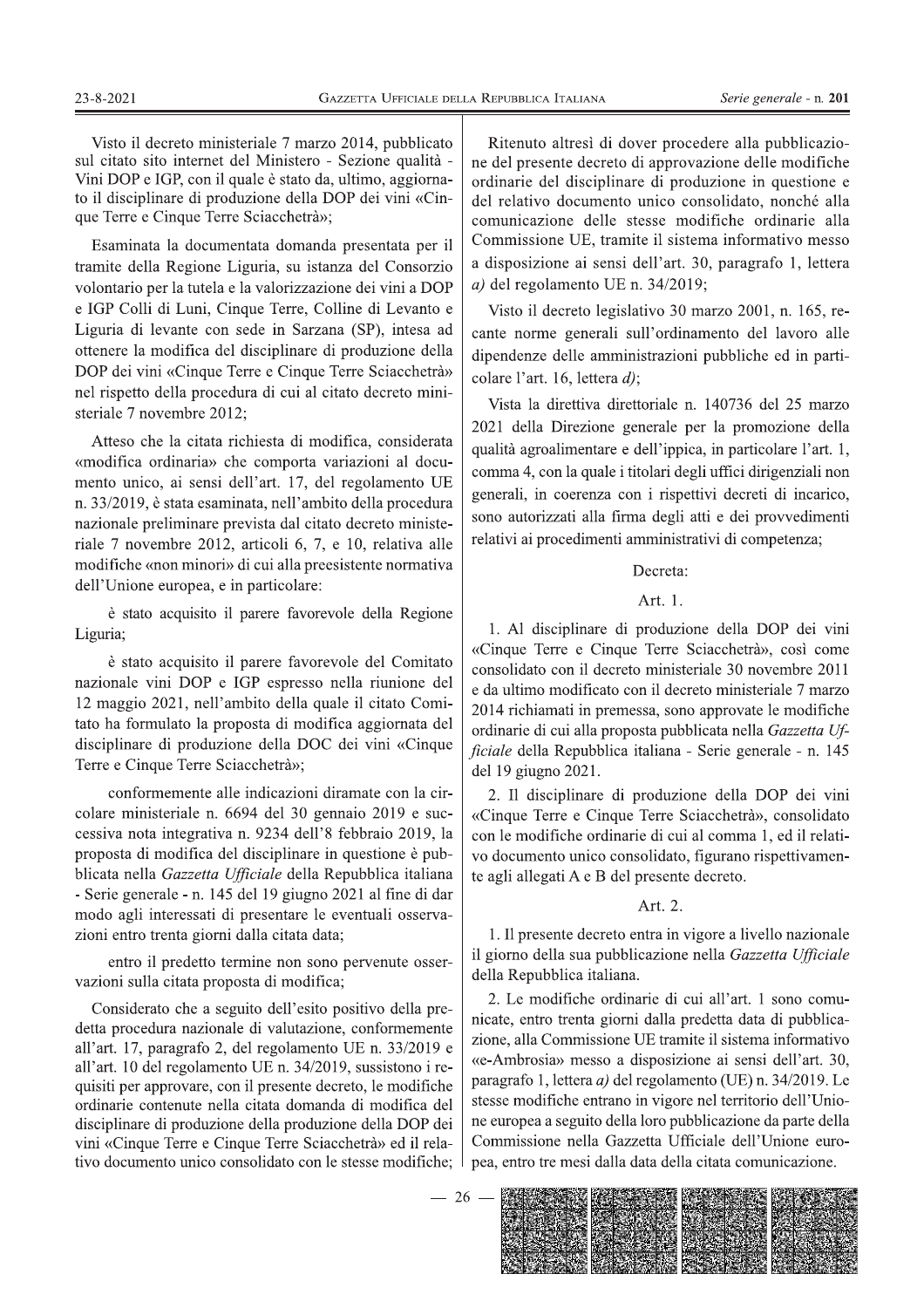3. Il presente decreto e il disciplinare consolidato della DOP dei vini «Cinque Terre e Cinque Terre Sciacchetrà» di cui all'art. 1 saranno pubblicati sul sito internet del Ministero - Sezione qualità - Vini DOP e IGP.

Il presente decreto sarà pubblicato nella Gazzetta Ufficiale della Repubblica italiana.

Roma, 6 agosto 2021

Il dirigente: CAFIERO

ALLEGATO A

DISCIPLINARE DI PRODUZIONE DELLA DENOMINAZIONE DI ORIGINE CONTROLLATA DEL VINI «CINOLIE TERRE E CINOLIE TERRE SCIACCHETRÀ»

### Art. 1. Denominazioni e vini

Le denominazioni di origine controllata «Cinque Terre» anche con l'eventuale specificazione delle seguenti sottozone: «Costa de Sera», «Costa de Campu», «Costa da Posa» e «Cinque Terre Sciacchetrà» anche nelle tipologie «Passito» e «Riserva» è riservata ai vini bianchi ed ai vini bianchi passiti, che rispondono alle condizioni e ai requisiti prescritti dal presente disciplinare di produzione.

### Art. 2.

### Base ampelografica

I vini di cui all'art. 1 devono essere ottenuti dalle uve prodotte dai vigneti aventi nell'ambito aziendale, la seguente composizione ampelografica:

Vitigni principali: da soli o congiuntamente Bosco e/o Albarola e/o Vermentino bianco non meno dell'80%:

Vitigni complementari: quelli a bacca bianca idonei alla coltivazione per la Regione Liguria fino ad un massimo del 20%.

Il vino a denominazione di origine controllata «Cinque Terre» può essere designato con una delle seguenti sottozone: «Costa de Campu», «Costa da Posa», «Costa e Sèra», se esclusivamente ottenuti da uve prodotte da vigneti situati nelle rispettive zone delimitate nel successivo art. 3.

### Art. 3.

#### Zona di produzione delle uve

La zona di produzione delle uve destinate alla produzione dei vini a denominazione di origine controllata «Cinque Terre», «Cinque Terre Sciacchetrà» e «Cinque Terre Sciacchetrà Riserva» ricade nella Provincia della Spezia e comprende i terreni vocati alla qualità degli interi Comuni di Riomaggiore, Vernazza e Monterosso nonché parte del territorio del Comune di La Spezia, denominato «Tramonti di Biassa» e «Tramonti di Campiglia», confinante a nord-ovest col territorio del Comune di Riomaggiore, a nord-est con la mulattiera che dal Monte della Madonna (quota 527) va verso sud-est, passa per la Chiesa di S. Antonio (quota 510), tocca le quote 567, 588, 562, l'abitato di Campiglia e S. Caterina (quota 398) da dove segue la rotabile a fondo naturale fino alla quota 351. Da tale punto la linea di delimitazione di tale territorio, segue il sentiero che passa per la quota 368 fino ad incontrare la linea di confine del Comune di Portovenere, che segue fino al mare.

La sottozona «Costa de Sera» è così delimitata:

dalla strada litoranea La Spezia - Manarola in corrispondenza dell'ingresso della galleria di Lemmen si scende seguendo la linea di delimitazione del foglio di mappa n. 30 con i fogli n. 31 e n. 32 fino al mare, costeggiando il quale, in direzione ovest, si raggiunge la foce del Fosso di Val di Serra che si segue risalendo fino a ritornare alla quota della strada litoranea. Da qui in direzione est ci si ricongiunge con il punto di origine.

La predetta sottozona risulta compresa nel foglio di mappa n. 30 del Comune di Riomaggiore.

La sottozona «Costa de Campu» è così delimitata:

scendendo lungo la strada provinciale La Spezia - Manarola nel punto in cui si supera il Canale del Groppo si sale lungo la linea di separazione del foglio di mappa n. 16 con il foglio n. 11 fino ad incontrare la strada comunale di Fiesse che si segue fino ad incontrare la strada comunale di Campo. Da qui si segue, in direzione ovest, la linea di separazione del foglio di mappa n. 15 con il foglio n. 8 fino ad incontrare la strada comunale della Collora - Donega che si segue, scendendo, fino ad incrociare la strada comunale del Luogo seguendo la quale, in direzione est, si raggiunge, in prossimità della chiesa, il Canale di Groppo e da qui, risalendo, fino al punto di origine.

La predetta sottozona risulta compresa nei fogli di mappa n. 16 e n. 15 del Comune di Riomaggiore.

La sottozona di produzione «Costa da Posa» è così delimitata:

dalla strada provinciale Groppo - Volastra - Corniglia in corrispondenza del Rio della Valle Asciutta si scende, seguendo questo, fino al mare costeggiando il quale, in direzione ovest, si raggiunge la foce del Rio Molinello. Si risale il Rio fino ad incrociare la strada comunale Vecchia Corniglia - Volastra che si segue, salendo, fino all'intersezione della linea di separazione del foglio di mappa n. 4 con il foglio n. 1 del Comune di Riomaggiore. Da qui si segue la linea di delimitazione del foglio n. 4 con il foglio n. 1 fino a ritornare sulla strada provinciale Groppo - Volastra - Corniglia e da qui, verso est, si ritorna al punto di origine.

La predetta sottozona risulta compresa nel foglio di mappa n. 4 del Comune di Riomaggiore.

# Art.  $4$

# Norme per la viticoltura

Le condizioni ambientali e di coltura dei vigneti destinati alla produzione dei vini «Cinque Terre» e «Cinque Terre Sciacchetrà» e delle relative sottozone devono essere quelle normali della zona e atte a conferire alle uve ed ai vini derivati le specifiche caratteristiche di qualità.

I vigneti devono trovarsi unicamente su terreni collinari ritenuti idonei per la produzione della denominazione di origine di cui si tratta.

Sono da escludersi i terreni eccessivamente umidi o insufficientemente soleggiati.

Per i nuovi impianti e i reimpianti la densità dei ceppi per ettaro non può essere inferiore a 4.000.

I sesti di impianto e le forme di allevamento consentiti sono quelli già usati nella zona o comunque atti a non modificare le caratteristiche delle uve e dei vini.

È vietata ogni pratica di forzatura.

È consentita l'irrigazione di soccorso.

Nelle annate favorevole i quantitativi di uve ottenute e da destinare alla produzione dei vini a DOC «Cinque Terre» e «Cinque Terre Sciacchetrà» devono essere riportati nei limiti di cui sotto purché la produzione globale non superi del 20% i limiti medesimi, fermi restando i limiti resa uva-vino per i quantitativi di cui trattasi.

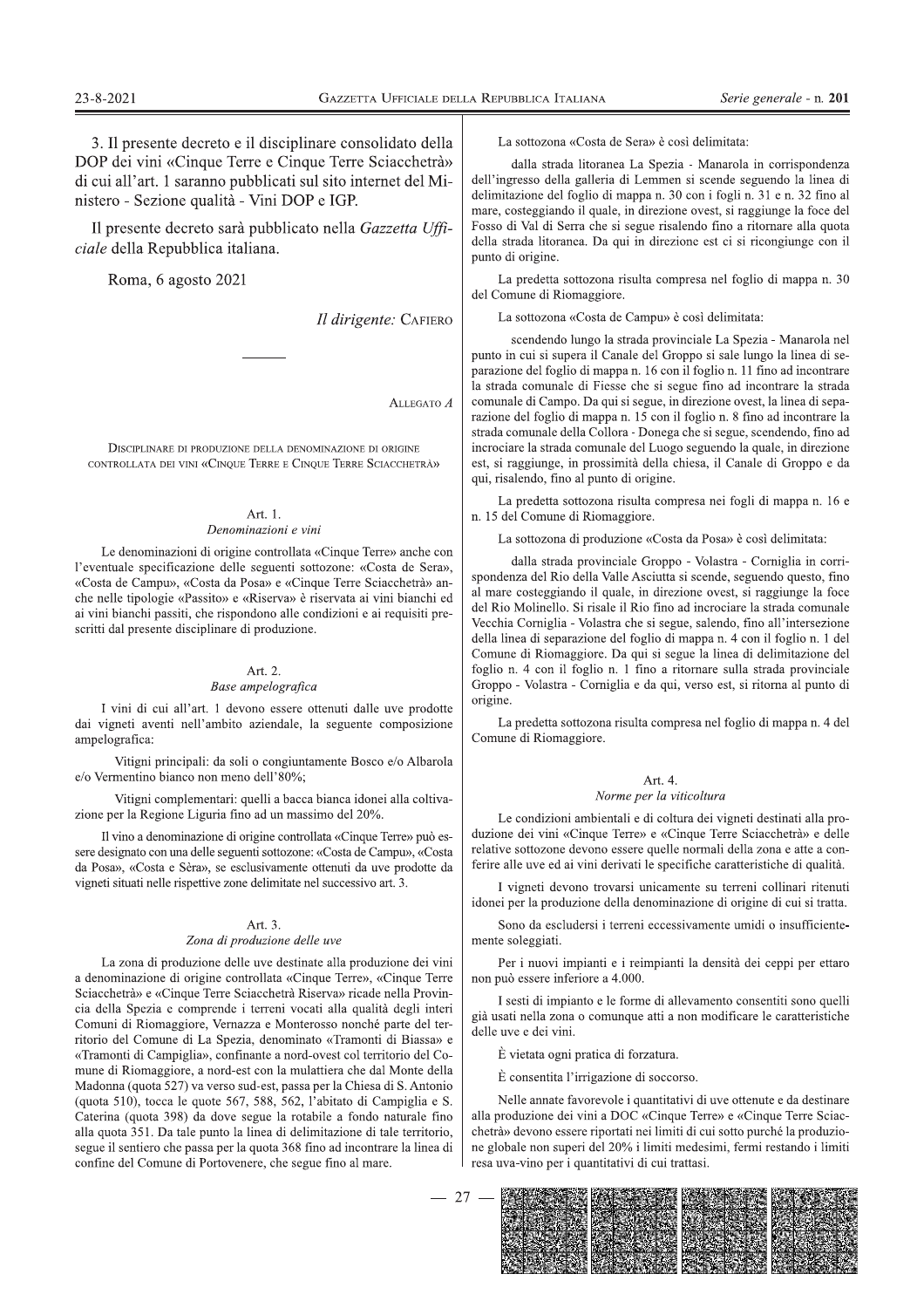La produzione massima di uva a ettaro ed il titolo alcolometrico volumico naturale minimo sono le seguenti:

| Tipologia e sottozona            | Prod. Uva<br>Tonn./ha         | Titolo alcol. Vol. Nat.<br>Min. % Vol. |
|----------------------------------|-------------------------------|----------------------------------------|
| «Cinque Terre»                   | Non sup. a 9<br>Tonn./ha      | 10,5%                                  |
| «Cinque Terre<br>Sciacchetrà»    | Non sup. a 9<br>Tonn./ha      | 10,5%                                  |
| «Cinque Terre Costa<br>de Sera»  | Non sup. $a\,8.5$<br>Tonn./ha | 11%                                    |
| «Cinque Terre Costa<br>de Campu» | Non sup. $a\,8.5$<br>Tonn./ha | 11%                                    |
| «Cinque Terre Costa<br>da Posa»  | Non sup. $a\,8.5$<br>Tonn./ha | 11%                                    |

La Regione Liguria, con proprio decreto, sentite le organizzazioni di categoria interessate e la struttura di controllo, ogni anno prima della vendemmia può, in relazione all'andamento climatico ed alle altre condizioni di coltivazione, stabilire un limite massimo di produzione inferiore a quello fissato, dandone immediata comunicazione al Ministero delle politiche agricole alimentari e forestali.

### Art. 5.

### Norme per la vinificazione

Le operazioni di vinificazione per i vini di cui all'art. 1 devono essere effettuate nell'interno della zona di produzione delimitata nel precedente art. 3, comma 1.

All'interno della predetta zona devono anche essere effettuate l'appassimento e l'invecchiamento obbligatorio per il vino a DOC «Cinque Terre Sciacchetrà».

Il vino a DOC «Cinque Terre Sciacchetrà» deve essere ottenuto da parziale appassimento delle uve dopo la raccolta, in luoghi idonei, ventilati, fino a raggiungere un tenore zuccherino che assicuri una gradazione naturale minima di 19% vol.

La vinificazione delle uve, destinate alla produzione del vino «Cinque Terre Sciacchetrà» e «Sciacchetrà Riserva» non può avvenire prima del 1º ottobre dell'anno della vendemmia.

Le rese massime dell'uva in vino, comprese l'eventuale aggiunta correttiva e la produzione massima di vino per ettaro sono le seguenti:

| Tipologia o sottozone            | Resa uva/<br>vino | Prod. Massima vino/<br>ha |
|----------------------------------|-------------------|---------------------------|
| «Cinque Terre»                   | Max. 70%          | 63 hl                     |
| «Cinque Terre Costa de Sera»     | Max. 70%          | 59,5 hl                   |
| «Cinque Terre Costa de<br>Campu» | Max. 70%          | 59.5 hl                   |
| «Cinque Terre Costa da Posa»     | Max. 70%          | 59,5 hl                   |
| «Cinque Terre Sciacchetrà»       | Max. 32%          | 28,80 hl                  |

Qualora la resa uva/vino superi i limiti di cui sopra, ma non il 75% per i vini «Cinque Terre» con le sottozone «Costa de Campu», «Costa de Sera», «Costa da Posa» o il 40% per il vino «Cinque Terre Sciacchetrà» anche se la produzione ad ettaro resta al di sotto del massimo consentito, l'eccedenza non ha diritto alla denominazione di origine. Oltre detto limite decade il diritto alla denominazione di origine controllata per tutta la partita.

Il vino a denominazione di origine controllata «Cinque Terre Sciacchetrà» non può essere immesso al consumo se non dopo il 1<sup>°</sup> ottobre dell'anno successivo alla vendemmia.

Il vino «Cinque Terre Sciacchetrà Riserva» non può essere immesso al consumo prima del 1º ottobre del terzo anno successivo alla vendemmia.

| Art. 6.                    |  |  |  |  |
|----------------------------|--|--|--|--|
| Caratteristiche al consumo |  |  |  |  |

I vini di cui all'art. 1 devono rispondere, all'atto dell'immissione al consumo, alle seguenti caratteristiche:

|                        | «Cinque Terre»:                                                                                                                              |
|------------------------|----------------------------------------------------------------------------------------------------------------------------------------------|
|                        | colore: da giallo paglierino a giallo dorato più o meno intenso,<br>vivo;                                                                    |
|                        | odore: intenso, netto, fine, caratteristico;                                                                                                 |
|                        | sapore: secco, gradevole, sapido, talvolta minerale;                                                                                         |
|                        | titolo alcolometrico volumico totale minimo: 11,00% vol.;                                                                                    |
|                        | acidità totale minima: 4,5 g/l;                                                                                                              |
|                        | estratto non riduttore minimo: 15,0 g/l;                                                                                                     |
|                        | «Cinque Terre Costa de Sera»:                                                                                                                |
|                        | colore: da giallo paglierino a giallo dorato più o meno intenso,                                                                             |
|                        | vivo;<br>odore: intenso, netto, fine e persistente, composito;                                                                               |
|                        | sapore: secco, sapido, intenso, minerale, gradevole;                                                                                         |
|                        | titolo alcolometrico volumico totale minimo: 11,50% vol.;                                                                                    |
| zioni<br>della         | acidità totale minima: 4,5 g/l;                                                                                                              |
| con-                   | estratto non riduttore minimo: 15,0 g/l;                                                                                                     |
| infe-<br>stero         | «Cinque Terre Costa de Campu»:                                                                                                               |
|                        | colore: da giallo paglierino a giallo dorato più o meno intenso,                                                                             |
|                        | vivo;                                                                                                                                        |
|                        | odore: intenso, netto, fine e persistente, composito;                                                                                        |
|                        | sapore: secco, sapido, intenso, gradevole;                                                                                                   |
| ono/                   | titolo alcolometrico volumico totale minimo: 11,50% vol.;<br>acidità totale minima: 4,5 g/l;                                                 |
| ∟nel                   | estratto non riduttore minimo: $15,0$ g/l;                                                                                                   |
| l'ap-                  | «Cinque Terre Costa da Posa»:                                                                                                                |
| nque                   | colore: da giallo paglierino a giallo dorato più o meno intenso,                                                                             |
|                        | vivo;                                                                                                                                        |
| o da<br>enti-          | odore: intenso, netto, fine e persistente, composito;                                                                                        |
| ione                   | sapore: secco, sapido, intenso, gradevole;                                                                                                   |
|                        | titolo alcolometrico volumico totale minimo: 11,50% vol.;                                                                                    |
| Cin-<br>rima           | acidità totale minima: 4,5 g/l;                                                                                                              |
|                        | estratto non riduttore minimo: $15,0$ g/l;<br>«Cinque Terre Sciacchetrà»:                                                                    |
| unta                   | colore: da giallo dorato ad ambrato tendente al bruno più o                                                                                  |
| nti:                   | meno intenso;                                                                                                                                |
| no/                    | odore: intenso di vino passito, caratteristico, talvolta con sen-<br>tori di miele, spezie, frutta secca;                                    |
|                        | sapore: dolce, talvolta tannico, di buona struttura, persistente<br>con retrogusto ammandorlato;                                             |
|                        | titolo alcolometrico volumico totale minimo: 19,00% vol. di<br>cui almeno 11,50% vol. effettivi;                                             |
|                        | acidità totale minima: 5,0 g/l;<br>acidità volatile massima: 30 meg/l;                                                                       |
|                        | estratto non riduttore minimo: 26,0 g/l;                                                                                                     |
|                        | «Cinque Terre Sciacchetrà Riserva»:                                                                                                          |
|                        | colore: da giallo dorato fino ad ambrato tendente al bruno più                                                                               |
| 75%                    | o meno intenso:                                                                                                                              |
| `osta<br>che-          | odore: intenso di vino passito, piacevole, speziato, tostato,<br>caratteristico;                                                             |
| con-<br>Oltre<br>llata | sapore: dolce, talvolta tannico, armonico, di buona struttura,<br>con retrogusto talvolta ammandorlato;                                      |
|                        | titolo alcolometrico volumico totale minimo: 20,00% vol. di<br>cui almeno 11,50% vol. effettivi;                                             |
| Terre<br>$\circ$ ot-   | acidità totale minima: 5,0 g/l;                                                                                                              |
|                        | acidità volatile massima: 30 meq/l;                                                                                                          |
| $im-$                  | estratto non riduttore minimo: 28,0 g/l.                                                                                                     |
| alla                   | In relazione all'eventuale conservazione in recipienti di legno, il<br>sapore dei vini, di cui all'art. 6, può rivelare percezione di legno. |
| 28                     |                                                                                                                                              |

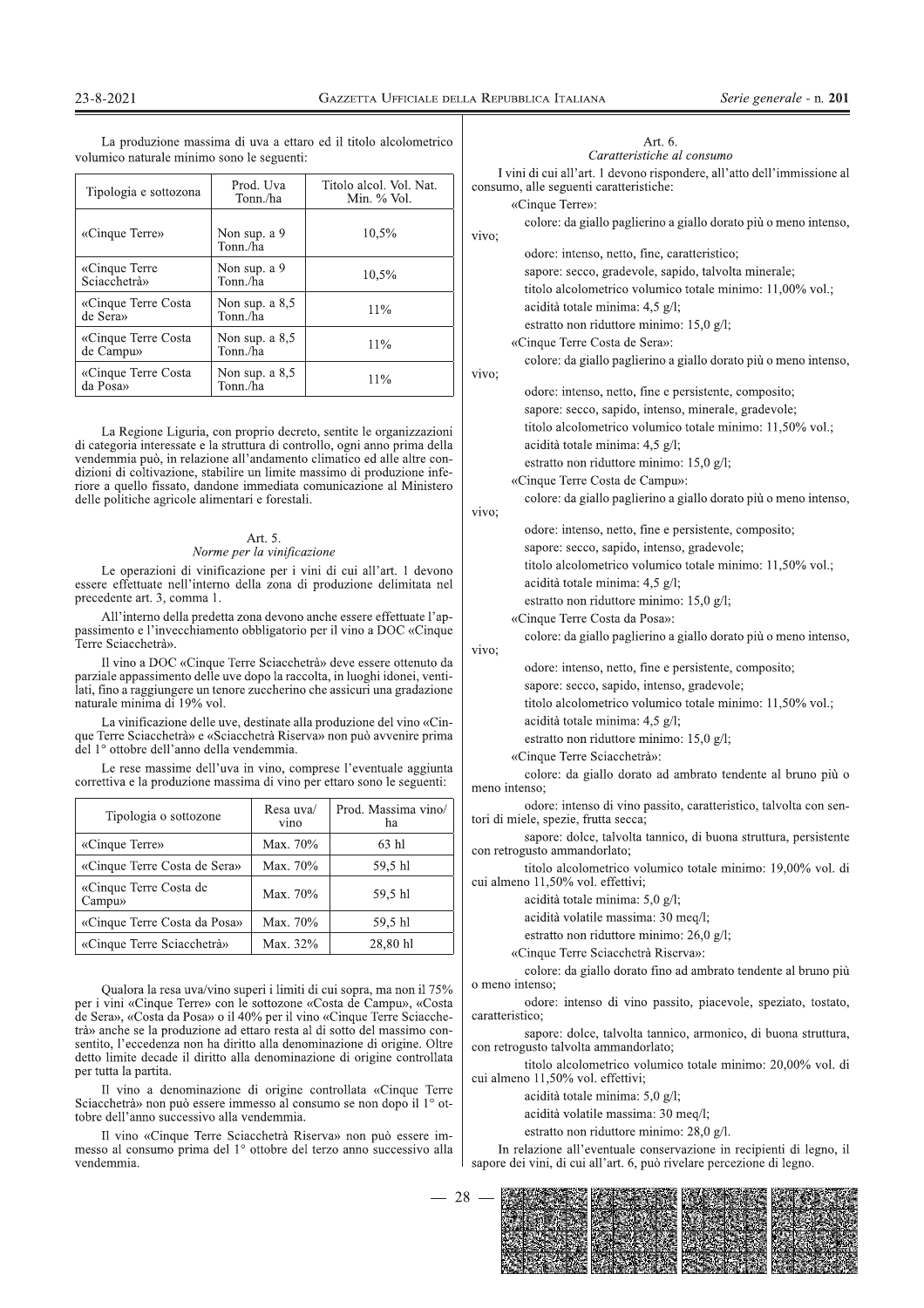dal mare compresa tra 0 e 2 Km.

solution the relation probability presentation and informative distribution of the state in the state of the state in the state of the state in the state of the state of the state in the state of the state in the state of dei rilievi collinari delle Cinque Terre maggiormente rappresentati sono<br>
Assetti toporatici:<br>
1 altitudine dei terreni coltivati a vite è compresa tra 10 0 e i 600<br>
m s.l.m. con quota prevalente compresa tra 50 e 500 m, fenologico e della maturazione è pari a circa 2240°C con valori compre-Aspetti topografici:<br>
l'altitudine dei terreni coltivati a vite è compresa tra 50 e i 600 hanno ridato impul<br>
ma si.m. con quota prevalente compresa tra 50 e 500 m, pendenza tra il ito il Parco naziona<br>
35 e il 50%, espos si tra  $2050$  e  $2370$  a seconda delle annate. La somma delle temperature attive (STA) che dà indicazioni sulle disponibilità termiche della zona è Taltitudine dei terreni coltivati a vite è compresa tra lo 0 e i 600<br>
m.s.l.m. con quota prevaelente compresa tra 50 e 500 m, pendenza tra il io il Parco nazional<br>
35 e il 50%, esposizione prevalente crientata verso sud-o AHHR (ACRI) CONSIDED prevalente orientata verso sud-ovest e distanza con a 1 no 1 nuovemente are of e 2 Km.<br>
A HER (A SERVE) and CONTROL CONSIDER (and CONTROL) and CONTROL CONSIDER (and the contractic is the specifical co di aprile con una media di circa  $220 \text{ mm}$ , il minimo di piovosita nel  $\vert$  mese di luglio con 24 mm medi; mese di luglio con 24 mm medi;

FICIALE DELLA REPUBBLICA ITALIANA Serie generale - n. 201<br>
le precipitazioni medie annue risultano essere di circa 1240 mm; i<br>
igiomi con pioggia tra aprile e ottobre sono mediamente quarantasette con<br>
vin di cui un massi diative the discussion in the automobility of the statement in the statement in the discussion in the precipitation in the discussion in the discussion of the discussion of the discussion of the discussion of the discussio

23.43.2021 Contract A Dentario Bata Recount a hardware in the second in the second in the second in the second in the second in the second in the second in the second in the second in the second in the second in the secon 277773. UPTCALE PRIVA **R**279. THE procedure in the properties and the search of the control of the procedure in the procedure of the search of the search of the search of the search of the search of the search of the sea

cona, capsuic a strap-<br>
in the mass control particular deliveration and primal deliveration and the constrained deliveration and the strained conditions<br>
in the particular capsuits and the result of the mass contract deli

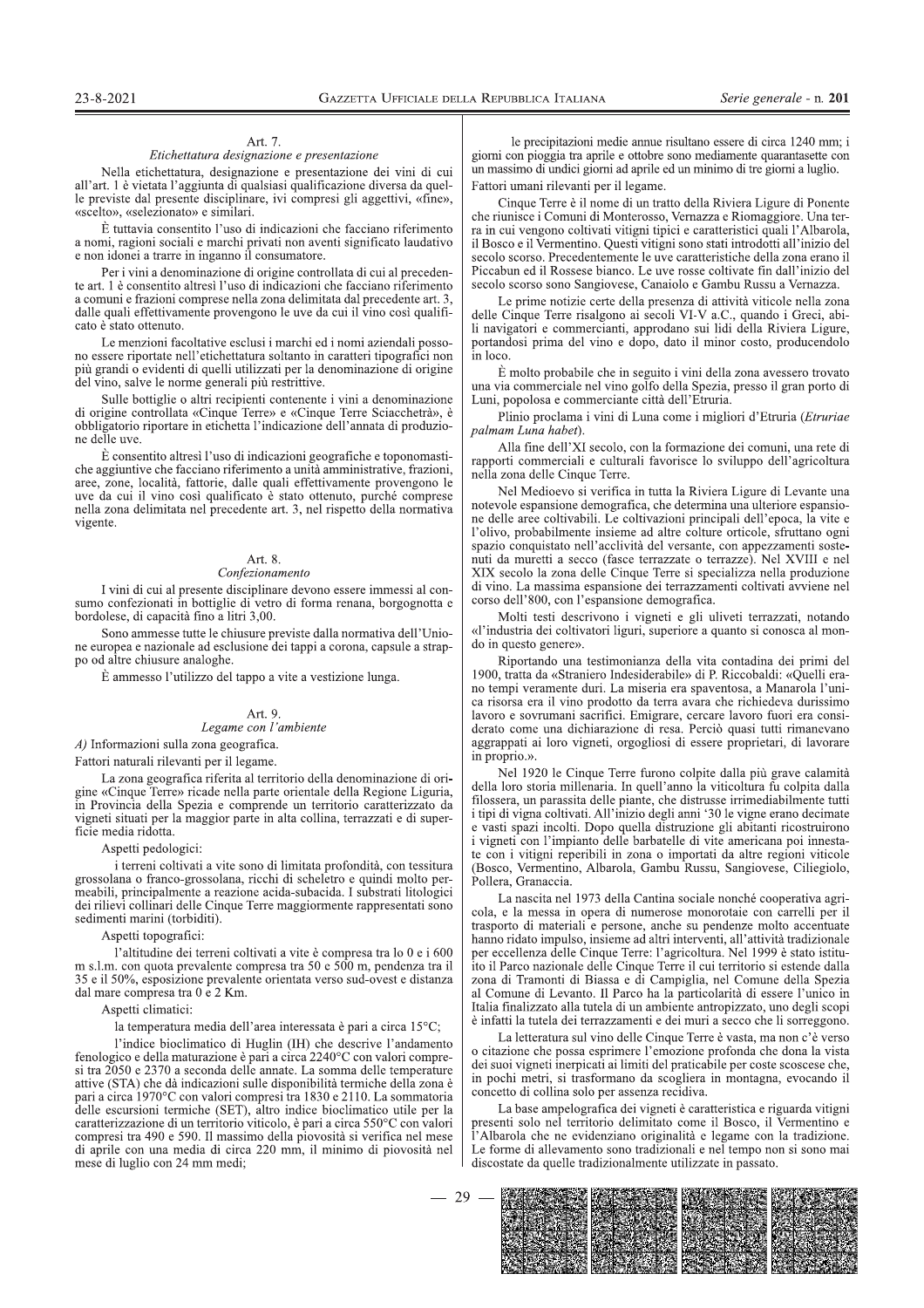Recentemente le tecniche enologiche, a vent'anni dal riconoscimento DOC nazionale, hanno portato gli operatori a selezionare maggiormente le caratteristiche peculiari che il fattore ambiente esalta e a migliorare in cantina un prodotto che, già dalla vigna e dalle caratteristiche delle uve, ha le note del territorio.

B) Informazioni qualità e caratteristiche prodotto esclusivamente attribuibili all'ambiente geografico.

La DOC Cinque Terre fa riferimento a varie tipologie di vino (art. 1) che, dal punto di vista chimico e organolettico, presentano caratteristiche che permettono una chiara individuazione della sua tipicità e del legame col territorio.

Le peculiarità dei vitigni utilizzati per le varie tipologie, grazie all'influenza dell'ambiente geografico in cui sono coltivati (clima e pratiche di elaborazione dei vini consolidate in zona e adeguatamente differenziate per ciascuna delle tipologie), danno luogo a vini con caratteristiche molto riconoscibili. In particolare i vini si distinguono per il fatto di possedere acidità modeste, colori tenui, profumi fini e delicati in prevalenza floreali, sapidità al gusto.

La particolarità del territorio è da ricercarsi soprattutto nella natura<br>agricola delle Cinque Terre, e nell'esigenza di ovviare alla mancanza di spazi adeguati per l'esercizio dell'agricoltura e la produzione di prodotti che anticamente servivano per il sostentamento delle popolazioni locali, viene tratteggiata una terra che non è affatto avara di frutti se lavorata con assiduità, grande dispendio di energie e razionalità. È piuttosto una terra che non dà certezze, per certi versi infida, dove anche un muretto a secco, smottando improvvisamente, o un sentiero percorso con poca attenzione, racchiudevano insidie pericolose.

Quello che ha certamente reso famosa questa terra è senz'altro il suo splendido paesaggio, che è il prodotto dell'opera quotidiana degli abitanti sulle terrazze vignate ed olivate.

Il termine «sciachetrà», con cui il rinforzato è commercializzato e ormai ovunque conosciuto, è attestato soltanto verso la fine dell'Ottoento. Pare che uno dei primi a utilizzarlo sia stato il pittore macchiaiolo<br>Telemaco Signorini il quale, nel suo scritto di memorie Riomaggiore, recordando le tante estati trascorse nel borgo delle Cinque Terre, afferma<br>che «in settembre, dopo la vendemmia, si stendono le migliori uve al sole per ottenere il rinforzato o lo sciaccatras».

C) Descrizione dell'interazione causale fra gli elementi di cui alla lettera  $\overrightarrow{A}$ ) e quelli di cui alla lettera B).

Nella zona delle Cinque Terre la vite si coltiva da secoli cadenzandone la storia di quei territori con numerosi riferimenti e testimonianze che di fatto ne certificano l'importanza ed il valore.

La produzione del vino è stata la principale, se non unica fonte di sostentamento per la popolazione per secoli, i contadini per poter coltivare le scoscese colline hanno mirabilmente costruito i terrazzamenti con muretti a secco, dalle cime delle colline fino a pochi metri dal mare.

Notevole è il contributo delle attività agricole e della viticoltura in particolare allo sviluppo socio-economico della zona. Le Cinque Terre hanno tra le loro caratteristiche principali la particolarità del territorio su cui sorgono

Particolarmente caratteristiche e suggestive le sistemazioni in terrazzamenti sostenuti da muretti a secco, opera della pratica nonché dell'ingegno degli agricoltori del luogo. In tal senso è significativa l'opera di antropizzazione che l'uomo ha portato avanti nei secoli in perfetta sintonia con l'ambiente e nel rispetto delle biodiversità.

Il clima tipicamente mediterraneo della inoltre aggiunge al prodotto di quell'uva particolarità interessanti immediatamente riscontrabili, ad esempio, nella potenzialità alcolica del vino e nelle caratteristiche aromatiche e di sapidità dello stesso.

In considerazione delle caratteristiche dei luoghi e della particolare sistemazione dei terreni in fasce terrazzate, le principali operazioni colturali vengono effettuate interamente a mano, con notevole dispendio in termini di manodopera

Il risultato del connubio fra gli elementi ambientali ed umani sono l'alta qualità che i prodotti hanno ottenuto nel corso degli anni, anche con riconoscimenti prestigiosi nei concorsi enologici. La limitata quantità di produzione porta questi vini ad essere consumati per lo più nel territorio di produzione, solo alcune realtà aziendali più grandi riescono a commercializzare il prodotto fuori dai confini regionali.

Il legame fra la tradizione enologica e vitivinicola e le tipologie di vino descritte nel disciplinare hanno un valore storico e di consuetudine. Infatti ogni operatore, ancora prima del riconoscimento DOC avvenuto nel 1995, aveva fra le sue caratteristiche produttive la tendenza ad offrire vini prodotti per un consumo fresco e di breve durata.

#### Art. 10.

Riferimento alla struttura di controllo

Nome e indirizzo: Toscana Certificazione Agroalimentare S.r.l. viale Belfiore n. 9 - 50144 Firenze.

Toscana Certificazione Agroalimentare S.r.l. è l'organismo di controllo autorizzato dal Ministero delle politiche agricole alimentari e forestali, ai sensi dell'art. 64 della legge n. 238/2016, che effettua la verifica annuale del rispetto delle disposizioni del presente disciplinare, conformemente all'art. 19, paragrafo 1, primo capoverso, lettere  $a$ ) e  $c$ ), ed all'art. 20 del regolamento (UE) n. 34/2019 per i prodotti beneficianti della DOP, mediante una metodologia dei controlli combinata (sistematica ed a campione) nell'arco dell'intera filiera produttiva (viticoltura, elaborazione, confezionamento), conformemente al citato art. 25, paragrafo 1, secondo capoverso.

In particolare, tale verifica è espletata nel rispetto di un predeterminato piano dei controlli, approvato dal Ministero, conforme al modello approvato con il decreto ministeriale 2 agosto 2018, pubblicato nella Gazzetta Ufficiale n. 253 del 30 ottobre 2018.

ALLEGATO  $B$ 

COMUNICAZIONE DI MODIFICA ORDINARIA CHE MODIFICA **IL DOCUMENTO UNICO «CINOUE TERRE E CINOUE TERRE SCIACCHETRÀ»** 

Denominazione/denominazioni: Cinque Terre e Cinque Terre Sciacchetrà (it).

Tipo di indicazione geografica: DOP - Denominazione di origine protetta

Categorie di prodotti vitivinicoli:

1 Vino

15. Vino ottenuto da uve appassite.

Descrizione dei vini.

a. Vino DOC Cinque Terre.

Breve descrizione testuale:

colore: da giallo paglierino a giallo dorato più o meno intenso, vivo:

odore: intenso, netto, fine, caratteristico;

sapore: secco, gradevole, sapido, talvolta minerale;

titolo alcolometrico volumico totale minimo: 11,00% vol.;

estratto non riduttore minimo: 15,0 g/l;

gli altri parametri analitici, che non figurano nella sottostante

griglia, rispettano i limiti previsti dalla normativa nazionale e dell'UE. Caratteristiche analitiche generali:

titolo alcolometrico totale massimo (in % vol.):

titolo alcolometrico effettivo minimo (in % vol.):

acidità totale minima:

4,5 in grammi per litro espresso in acido tartarico;

acidità volatile massima (in milliequivalenti per litro):

tenore massimo di anidride solforosa totale (in milligrammi per litro):

b. Vino DOC Cinque Terre Costa de Campu.

Breve descrizione testuale:

colore: da giallo paglierino a giallo dorato più o meno intenso, vivo:

odore: intenso, netto, fine e persistente, composito;

sapore: secco, sapido, intenso, gradevole;

titolo alcolometrico volumico totale minimo: 11,50% vol.; estratto non riduttore minimo: 15,0 g/l;

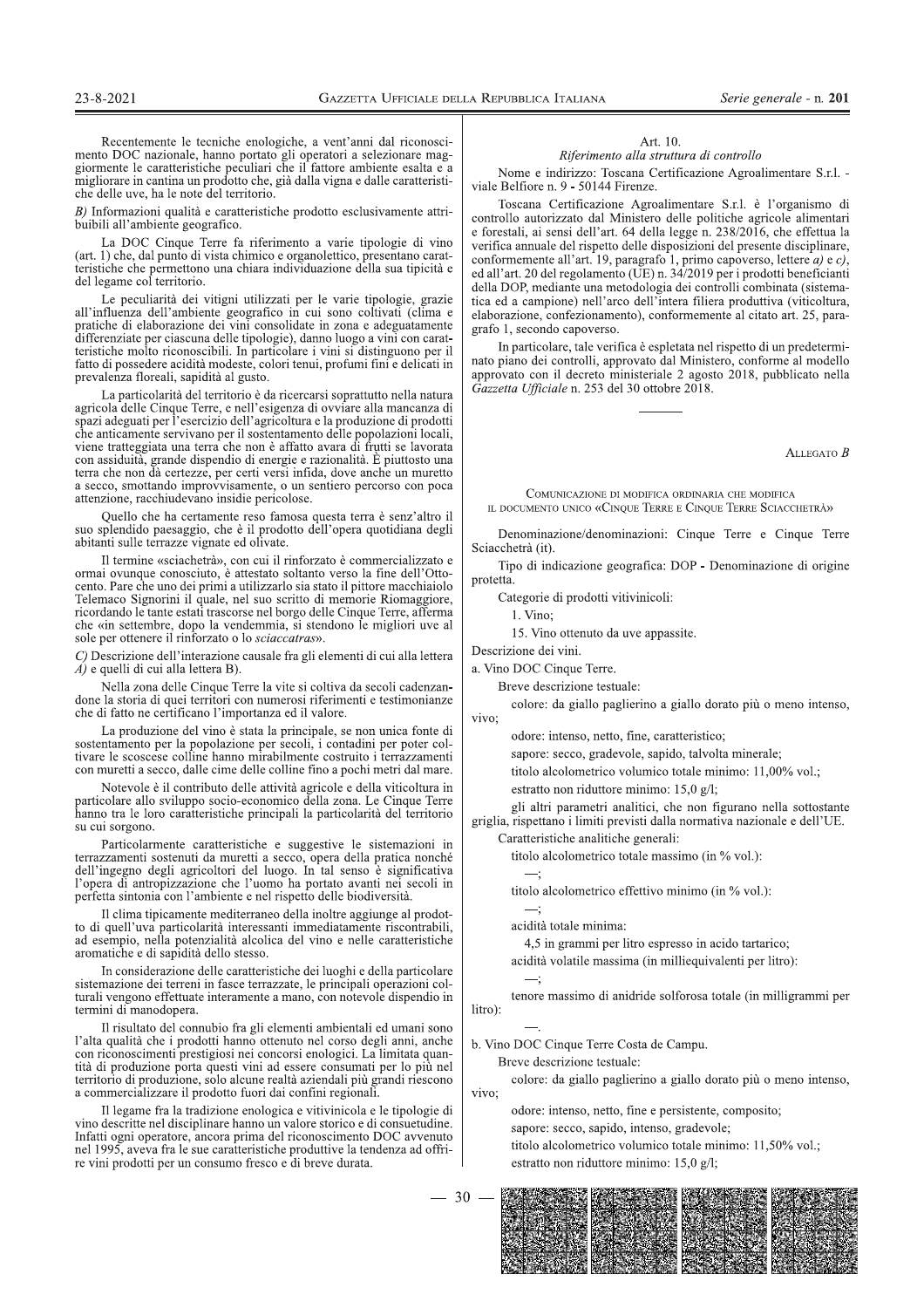| gli altri parametri analitici, che non figurano nella sottostante<br>griglia, rispettano i limiti previsti dalla normativa nazionale e dell'UE. | odore: intenso di vino passito, caratteristico, talvolta con sentori<br>di miele, spezie, frutta secca;                                         |
|-------------------------------------------------------------------------------------------------------------------------------------------------|-------------------------------------------------------------------------------------------------------------------------------------------------|
| Caratteristiche analitiche generali:<br>titolo alcolometrico totale massimo (in % vol.):                                                        | sapore: dolce, talvolta tannico, di buona struttura, persistente<br>con retrogusto ammandorlato;                                                |
|                                                                                                                                                 | titolo alcolometrico volumico totale minimo: 19,00% vol. di cui<br>almeno 11,50% vol. effettivi;                                                |
| titolo alcolometrico effettivo minimo (in % vol.):                                                                                              | estratto non riduttore minimo: $26.0$ g/l;                                                                                                      |
| acidità totale minima:                                                                                                                          | gli altri parametri analitici, che non figurano nella sottostante<br>griglia, rispettano i limiti previsti dalla normativa nazionale e dell'UE. |
| 4,5 in grammi per litro espresso in acido tartarico;                                                                                            | Caratteristiche analitiche generali:                                                                                                            |
| acidità volatile massima (in milliequivalenti per litro):                                                                                       | titolo alcolometrico totale massimo (in % vol.):                                                                                                |
| tenore massimo di anidride solforosa totale (in milligrammi per<br>litro):                                                                      | titolo alcolometrico effettivo minimo (in % vol.):<br>11,50;                                                                                    |
|                                                                                                                                                 | acidità totale minima:                                                                                                                          |
| c. Vino DOC Cinque Terre Costa da Posa.<br>Breve descrizione testuale:                                                                          | 5 in grammi per litro espresso in acido tartarico;                                                                                              |
| colore: da giallo paglierino a giallo dorato più o meno intenso,                                                                                | acidità volatile massima (in milliequivalenti per litro):                                                                                       |
| vivo;                                                                                                                                           | 30:                                                                                                                                             |
| odore: intenso, netto, fine e persistente, composito;                                                                                           | tenore massimo di anidride solforosa totale (in milligrammi per<br>litro):                                                                      |
| sapore: secco, sapido, intenso, gradevole;                                                                                                      |                                                                                                                                                 |
| titolo alcolometrico volumico totale minimo: 11,50% vol.;                                                                                       | f. Vino DOC Cinque Terre Sciacchetrà Riserva.                                                                                                   |
| estratto non riduttore minimo: 15,0 g/l;                                                                                                        | Breve descrizione testuale:                                                                                                                     |
| gli altri parametri analitici, che non figurano nella sottostante<br>griglia, rispettano i limiti previsti dalla normativa nazionale e dell'UE. | colore: da giallo dorato fino ad ambrato tendente al bruno più o<br>meno intenso:                                                               |
| Caratteristiche analitiche generali:<br>titolo alcolometrico totale massimo (in % vol.):                                                        | odore: intenso di vino passito, piacevole, speziato, tostato,<br>caratteristico;                                                                |
| titolo alcolometrico effettivo minimo (in % vol.):                                                                                              | sapore: dolce, talvolta tannico, armonico, di buona struttura, con<br>retrogusto talvolta ammandorlato;                                         |
|                                                                                                                                                 | titolo alcolometrico volumico totale minimo: 20,00% vol. di cui<br>almeno 11,50% vol. effettivi;                                                |
| acidità totale minima:                                                                                                                          | estratto non riduttore minimo: 28,0 g/l;                                                                                                        |
| 4,5 in grammi per litro espresso in acido tartarico;                                                                                            | gli altri parametri analitici, che non figurano nella sottostante                                                                               |
| acidità volatile massima (in milliequivalenti per litro):                                                                                       | griglia, rispettano i limiti previsti dalla normativa nazionale e dell'UE.<br>Caratteristiche analitiche generali:                              |
| tenore massimo di anidride solforosa totale (in milligrammi per                                                                                 | titolo alcolometrico totale massimo (in % vol.):                                                                                                |
| litro):                                                                                                                                         | —;                                                                                                                                              |
|                                                                                                                                                 | titolo alcolometrico effettivo minimo (in % vol.):                                                                                              |
| d. Vino DOC Cinque Terre Costa de Sera.<br>Breve descrizione testuale:                                                                          | 11.50:                                                                                                                                          |
| colore: da giallo paglierino a giallo dorato più o meno intenso,                                                                                | acidità totale minima:                                                                                                                          |
| vivo;                                                                                                                                           | 5 in grammi per litro espresso in acido tartarico;                                                                                              |
| odore: intenso, netto, fine e persistente, composito;                                                                                           | acidità volatile massima (in milliequivalenti per litro):<br>30;                                                                                |
| sapore: secco, sapido, intenso, minerale, gradevole;                                                                                            | tenore massimo di anidride solforosa totale (in milligrammi per                                                                                 |
| titolo alcolometrico volumico totale minimo: 11,50% vol.;                                                                                       | litro):                                                                                                                                         |
| estratto non riduttore minimo: $15,0$ g/l;                                                                                                      |                                                                                                                                                 |
| gli altri parametri analitici, che non figurano nella sottostante                                                                               | Pratiche di vinificazione.                                                                                                                      |
| griglia, rispettano i limiti previsti dalla normativa nazionale e dell'UE.                                                                      | Pratiche enologiche specifiche:                                                                                                                 |
| Caratteristiche analitiche generali:<br>titolo alcolometrico totale massimo (in % vol.):                                                        |                                                                                                                                                 |
|                                                                                                                                                 | Rese massime:                                                                                                                                   |
| —;<br>titolo alcolometrico effettivo minimo (in % vol.):                                                                                        | 1. DOC Cinque Terre:                                                                                                                            |
| —;                                                                                                                                              | 9000 chilogrammi di uve per ettaro;                                                                                                             |
| acidità totale minima:                                                                                                                          | 2. DOC Cinque Terre Sciacchetrà e Sciacchetrà Riserva:<br>9000 chilogrammi di uve per ettaro;                                                   |
| 4,5 in grammi per litro espresso in acido tartarico;                                                                                            | 3. DOC Cinque Terre Costa de Sera:                                                                                                              |
| acidità volatile massima (in milliequivalenti per litro):                                                                                       | 8500 chilogrammi di uve per ettaro;                                                                                                             |
|                                                                                                                                                 | 4. DOC Cinque Terre Costa da Posa:                                                                                                              |
| tenore massimo di anidride solforosa totale (in milligrammi per                                                                                 | 8500 chilogrammi di uve per ettaro;                                                                                                             |
| litro):                                                                                                                                         | 5. DOC Cinque Terre Costa de Campu:                                                                                                             |
|                                                                                                                                                 | 8500 chilogrammi di uve per ettaro.                                                                                                             |
| e. Vino DOC Cinque Terre Sciacchetrà.                                                                                                           | Zona geografica delimitata.                                                                                                                     |
| Breve descrizione testuale:                                                                                                                     | La zona di produzione delle uve destinate alla produzione dei vini                                                                              |
| colore: da giallo dorato ad ambrato tendente al bruno più o meno<br>intenso;                                                                    | a denominazione d'origine controllata «Cinque Terre», «Cinque Terre<br>Sciacchetrà» e «Cinque Terre Rosso» e «Cinque Terre Passito Rosso»       |